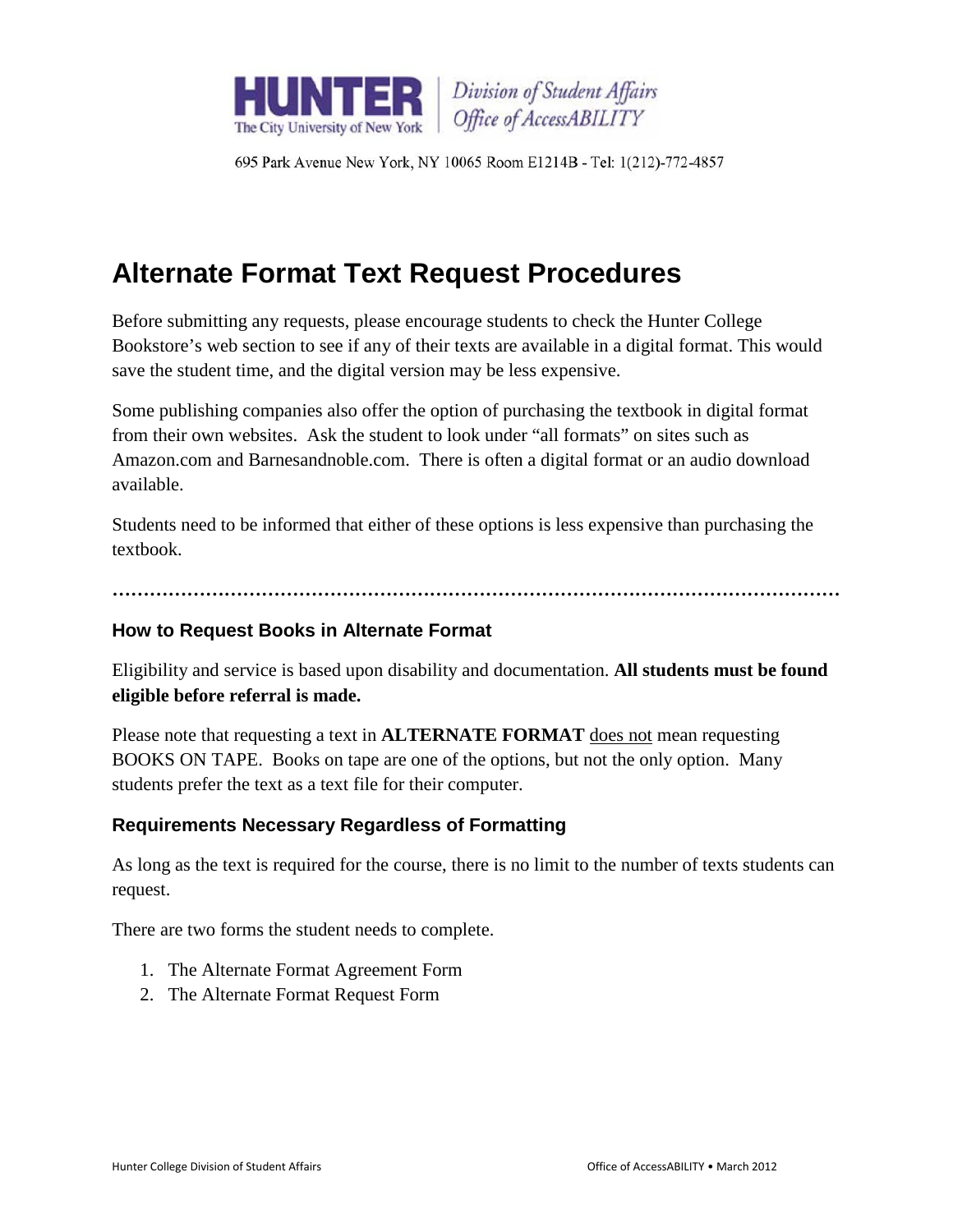## *The following information must be included and completed, in order to process the request:*

#### Student Information

- Name
- Contact Info (phone, email)

## Text Information

- Title
- ISBN
- What format they want the text in (computer file/tapes/CDs)
- A copy of the receipt for the purchase of the text.
	- (We cannot legally request the text without proof that it has been purchased)
- Author
- Date/Year
- Edition
- Cost of the text
- Course and Professor the text is for (often it's easiest to just make a copy of the syllabus)

## **Requesting a Text File**

When requesting a text file, the student will be using software such as Jaws or Adobe. The file is usually in PDF format or is in Word document. These software programs are available on all the computers in the Access Center and an assistant is always available to help the student learn how to use the program.

## **How is the student's request processed?**

- The text and student information is collected,
- The request is input into the AMXDB (Alternate Media Exchange Database), which would help to search the nationwide database for the title,
- The text is requested from the publisher in case it is unavailable from the database.
- Upon receipt of the text from the publisher, a disc (CD) is created for the student,
- The student can keep the disc.

Once the file is obtained, it is then available for other similar text requests. In addition to Hunter College and other CUNY campuses, other nationwide students that are part of AMXDB can use these files.

Please note, although many blind and visually impaired students have the necessary software on their computers at home, some students may rely on Access Center's equipment to be able to access their text.